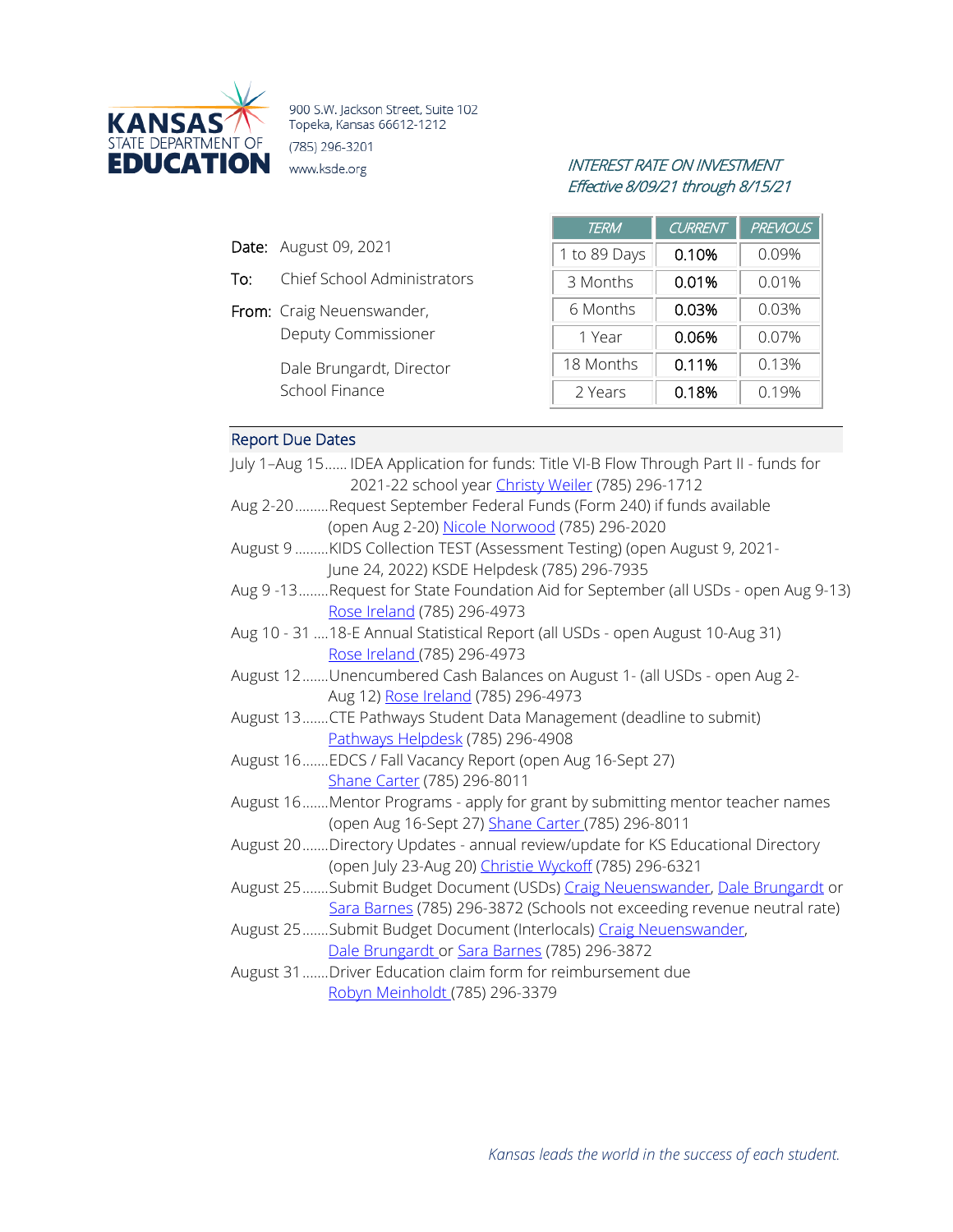## September State Foundation Aid Request

# All districts shall submit the 2021-2022 State Aid Request for September by Friday, August 13.

The web application is now available on the **KSDE Authentication portal**. On the login screen, enter your user name and password.

- Click on LEA Forms
- Click on State Aid Request for September
- Click on Create New Report for 2022

For assistance, call Rose Ireland at (785) 296-4973 or email [rireland@ksde.org.](mailto:rireland@ksde.org)

#### August Payment

August 12.......Selected Federal Payments August 25.......Kansas Pre-K Pilot-CIF

#### Review payment amounts online:

Near the direct deposit date, payment amounts are posted on the School Finance homepage under Payment Information - URL: [http://www.ksde.org/Agency/Fiscal-and-](http://www.ksde.org/Agency/Fiscal-and-Administrative-Services/School-Finance/Payment-Information)[Administrative-Services/School-Finance/Payment-Information](http://www.ksde.org/Agency/Fiscal-and-Administrative-Services/School-Finance/Payment-Information)

State Aid payments ………… Rose Ireland (785) 296-4973 or [rireland@ksde.org](mailto:rireland@ksde.org)  Federal Aid (Form 240) …… Nicole Norwood (785) 296-2020 or [nnorwood@ksde.org](mailto:nnorwood@ksde.org) Food Service payments……. Jennifer Barger (785) 296-4965 [jbarger@ksde.org](mailto:jbarger@ksde.org)

## USD Budget Issues Report Updated 8-9-2021

An update was recently posted for the Sumexpense.xlsx budget file. Please review the [Issues Report](https://www.ksde.org/Portals/0/School%20Finance/budget/Budget_Software/Issues%20Report%20-%20USD.pdf) for step by step instructions on replacing the original Tools.xlsm and Sumexpen.xlsx files with the updated files in your Budget Folder. While reviewing the [Issues Report,](https://www.ksde.org/Portals/0/School%20Finance/budget/Budget_Software/Issues%20Report%20-%20USD.pdf) please make sure to review and update (if applicable) the following issues:

- Codes.xlsx (C016): 7-12-2021 Optional
- Codes.xlsx (F148): 7-9-2021 Recommended
- Codes.xlsx (Certify): 6-30-2021 Required if downloaded Budget Software before 10:20 AM on 6-30-2021
- Codes.xlsx (C06): 6-29-2021 Recommended
- Codes.xlsx (C07) 6-29-2021 Required if downloaded Budget Software before 9:30 AM on 6-29-2021

| Contacts: | Sara Barnes      | sbarnes@ksde.org         | (785) 296-4972 |
|-----------|------------------|--------------------------|----------------|
|           | Christie Wyckoff | <u>cwyckoff@kde.org</u>  | (785) 296-6321 |
|           | Rose Ireland     | <u>rireland@ksde.org</u> | (785) 296-4973 |